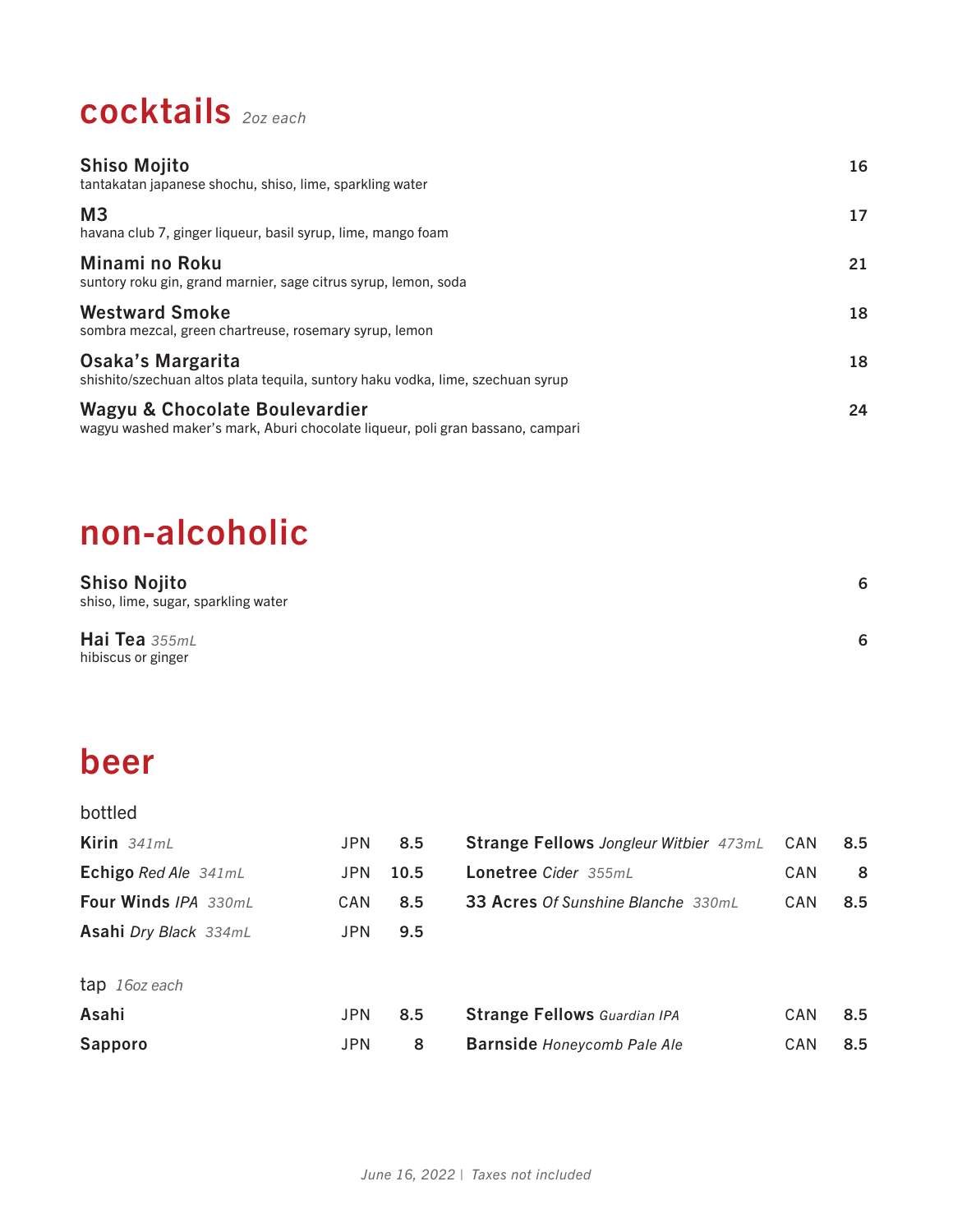## sake

flights *a selection of three hand-picked by our sake specialist 2oz each*

| <b>Sake</b><br><b>Premium Sake</b><br>Umeshu                                                                                                                                                                                                                                                                                                                                                                               |                |                | 25<br>35<br>25                                                                         |
|----------------------------------------------------------------------------------------------------------------------------------------------------------------------------------------------------------------------------------------------------------------------------------------------------------------------------------------------------------------------------------------------------------------------------|----------------|----------------|----------------------------------------------------------------------------------------|
| daiginjo<br>The brewers ultimate craft with a minimum of 50% polish                                                                                                                                                                                                                                                                                                                                                        | 4oz            | 1/2L           | btl                                                                                    |
| Gold Omachi (Junmai) silky smooth with lush melon tones<br>Dassai "45" (Junmai) fresh, vibrant and balanced<br>Dassai "39" (Junmai) fragrant and delightfully smooth<br>Dassai "23" (Junmai) beautiful, light and clean<br>Kozaemon Daiginjo (Junmai) great richness and depth<br>Yoshi No Gawa Daiginjo lovely complexity from three years of aging<br>Toko Fukoro-Tsuri (Junmai) low yield, gentle free-drip press style | 24<br>20       | 92<br>82       | 135/720mL<br>125/720mL<br>75/300mL<br>110/300mL<br>175/720mL<br>225/720mL<br>330/720mL |
| ginjo<br>With a minimum of 40% polish, great aromatics and a dynamic range of flavours                                                                                                                                                                                                                                                                                                                                     |                |                |                                                                                        |
| Aburi Ginjo light and clean with soft vanilla tones<br>*our exclusive label by Yoshi No Gawa                                                                                                                                                                                                                                                                                                                               | 12             | 45             |                                                                                        |
| Gokujo aromatic with floral and orange flavours<br>Nightingale's Garden "60" (Junmai) notes of sage, soft melon<br>Kiipon (Junmai) crisp, smooth, apple notes<br>Yoshida Gassan Izumo (Junmai) soft landing sweetness with strawberry notes                                                                                                                                                                                | 17<br>15       | 68<br>54       | 100/720mL<br>85/720mL<br>37/300mL<br>95/720mL                                          |
| junmai<br>No added alcohol gives this style a nice full flavour; while there is no minimum<br>polish required, Junmais will often have a 30% polish                                                                                                                                                                                                                                                                        |                |                |                                                                                        |
| Kagatobi Gokkan full-bodied, tropical fruits and nuts<br><b>Kozaemon #6</b> richer tones of chocolate and azuki red bean<br>Tengumai Umajun nice acidity with umami mouth feel<br>Amabuki Pink Ladie beautiful rose colour, strawberry blossoms and vanilla cactus flowers                                                                                                                                                 | 13<br>10<br>12 | 52<br>42<br>48 | 170/1.8L<br>150/1.8L<br>160/1.8L<br>95/720mL                                           |
| honjozo<br>A minimum 30% polish with a little brewer's alcohol added to lighten the flavour<br>Toji no Banshaku soft, smooth and dry                                                                                                                                                                                                                                                                                       | 12             | 44             | 155/1.8L                                                                               |
| iroiro<br>A selection of misfit sakes                                                                                                                                                                                                                                                                                                                                                                                      |                |                |                                                                                        |
| Kikumasamune taru - aged in cedar casks<br>Dassai Nigori nigori - lighter "cloudy" style<br>Indigo Wind sparkling - bubbles<br>Yauemon Shuawa sparkling nigori - bubbly, light texture<br>Shichida Junmai muroka - non-charcoal filtered<br>Hakkaisan Kijoshu a rich and sweeter style sake<br>G genshu - undiluted, cask strength                                                                                         | 13<br>18       | 52             | 70/720mL<br>50/300mL<br>25/200mL<br>56/500mL<br>90/720mL<br>49/300mL<br>80/750mL       |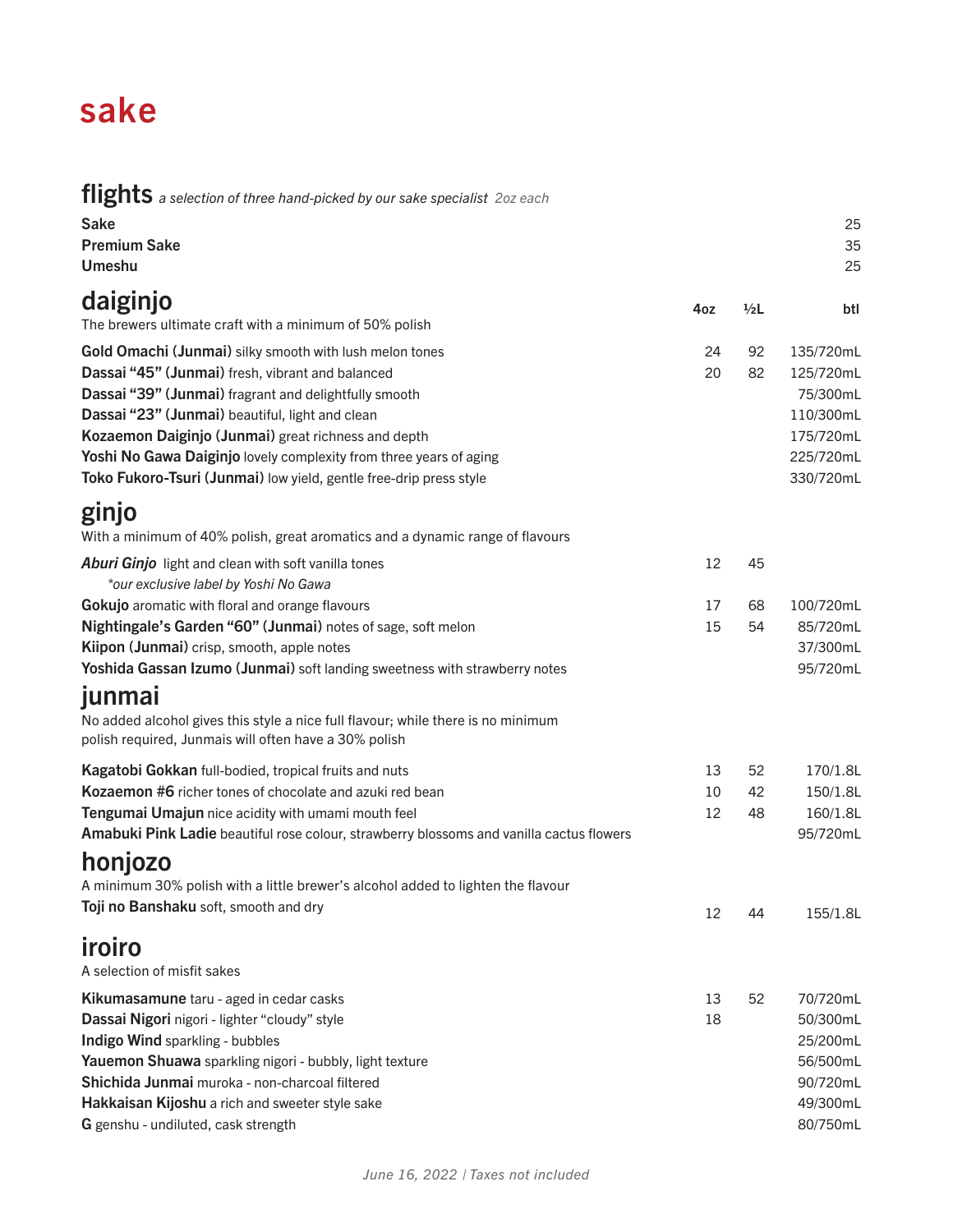## wine

|           | sparkling wine                                          |                           | 5oz | 9oz | btl |
|-----------|---------------------------------------------------------|---------------------------|-----|-----|-----|
| 2017      | <b>Bella</b> Silhouette Vineyard                        | Naramata, CAN             | 14  |     | 63  |
| <b>NV</b> | Cave de Lugny Crémant de Bourgogne Rose                 | Burgundy, FRA             | 16  |     | 75  |
| <b>NV</b> | G.H. Mumm Grand Cordon Brut                             | Champagne, FRA            | 32  |     | 155 |
| NV.       | Taittinger Brut Réserve                                 | Champagne, FRA            |     |     | 165 |
| 2012      | Perrier-Jouët Belle Epoque Champagne                    | Champagne, FRA            |     |     | 570 |
| white     |                                                         |                           |     |     |     |
| 2020      | <b>Riverlore</b> Sauvignon Blanc                        | Marlborough, NZL          | 14  | 23  | 60  |
| 2020      | Sacchetto Pinot Grigio                                  | Veneto, ITA               | 14  | 23  | 62  |
| 2020      | <b>Nichol Pinot Gris</b>                                | Naramata, CAN             | 13  | 22  | 55  |
| 2019      | Haywire Secrest Mountain Vineyard Chardonnay            | Summerland, CAN           | 16  | 26  | 68  |
| 2020      | <b>Max Mann Riesling</b>                                | Rheinhessen, GER          | 13  | 21  | 54  |
| 2019      | Tantalus Old Vines Riesling                             | Kelowna, CAN              |     |     | 82  |
| 2016      | MacIntyre Heritage Reserve Astra Chardonnay             | Naramata, CAN             |     |     | 99  |
| 2020      | Clos du Soleil Capella Sauvignon Blanc/Semillon         | Similkameen Valley, CAN   |     |     | 78  |
| 2020      | <b>Pascal Jolivet Sancerre</b>                          | Loire Valley, FRA         |     |     | 99  |
| 2018      | <b>Olivier Leflaive</b> Les Deux Rives Chablis          | Burgundy, FRA             |     |     | 145 |
| rosé      |                                                         |                           |     |     |     |
| 2020      | Lorgeril L'Orangeraie Cinsaut/Grenache/Syrah            | Languedoc-Roussillon, FRA | 13  | 21  | 55  |
| red       |                                                         |                           |     |     |     |
| 2019      | <b>50th Parallel Estate Pinot Noir</b>                  | Lake Country, CAN         | 15  | 25  | 65  |
| 2018      | Bodega Claroscuro Uco Valley Malbec                     | Mendoza, ARG              | 13  | 21  | 56  |
| 2018      | <b>Aquinas Cabernet Sauvignon</b>                       | Mendocino County, USA     | 15  | 25  | 65  |
| 2018      | Bersano Granducato Chianti                              | Tuscany, ITA              | 14  | 23  | 62  |
| 2017      | <b>Narrative Cabernet Franc</b>                         | Summerland, CAN           | 16  | 26  | 68  |
| 2018      | <b>Carson</b> Naramata Vineyard Pinot Noir              | Naramata, CAN             |     |     | 89  |
| 2019      | <b>Painted Rock Syrah</b>                               | Penticton, CAN            |     |     | 99  |
| 2017      | <b>Paxton AAA Shiraz/Grenache</b>                       | McLaren Vale, AUS         |     |     | 75  |
| 2013      | 1955 Vineyard Tinto Negro Malbec                        | Mendoza, ARG              |     |     | 210 |
| 2019      | LaStella <i>Fortissimo</i> Merlot-Dominant Tuscan Blend | Osoyoos, CAN              |     |     | 89  |